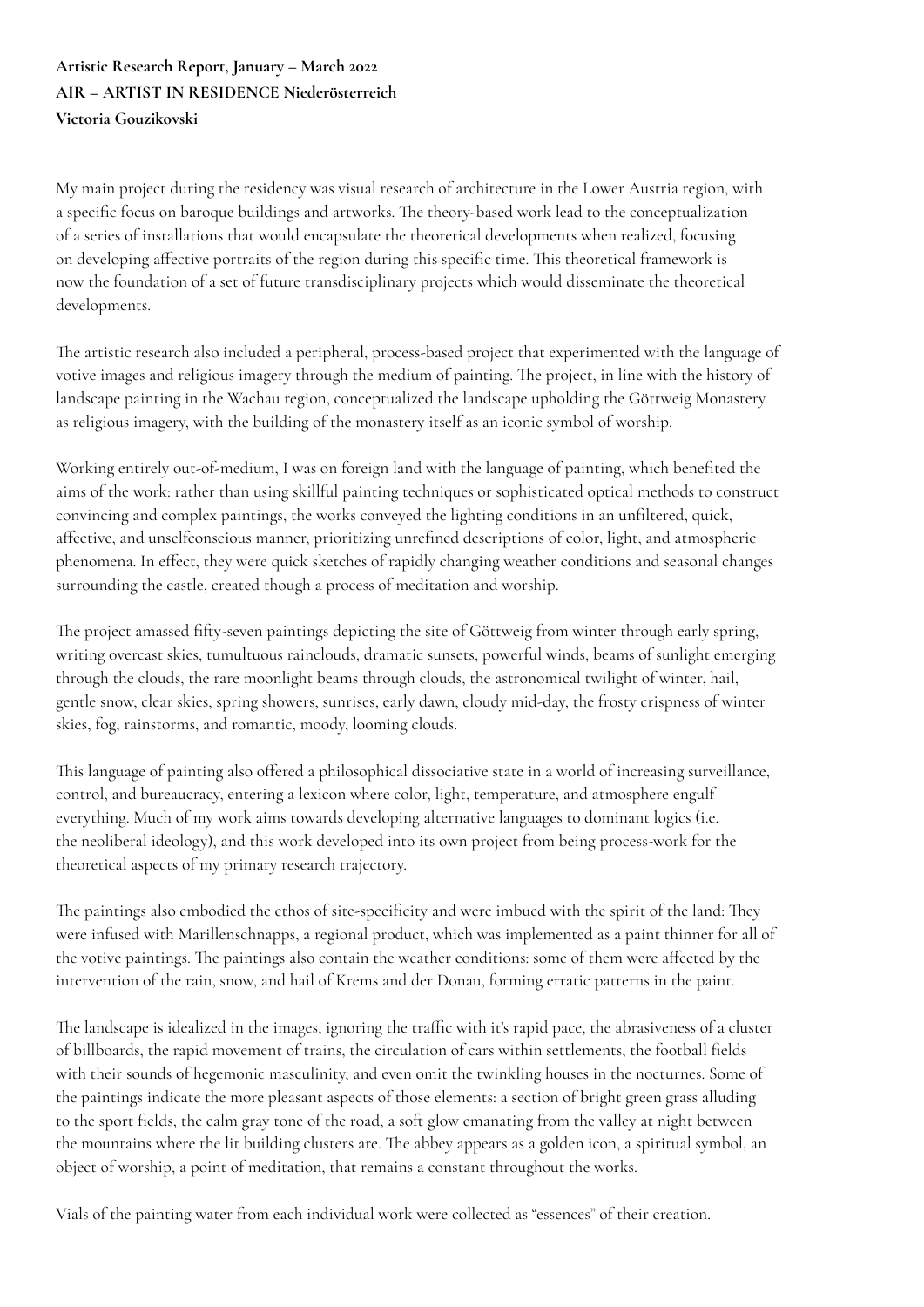

*Image 1*: image from research *Image 2*: section of paintings *Image 3*: section of paintings





**Artistic Research Report, January – March 2022 AIR – ARTIST IN RESIDENCE Niederösterreich Victoria Gouzikovski**